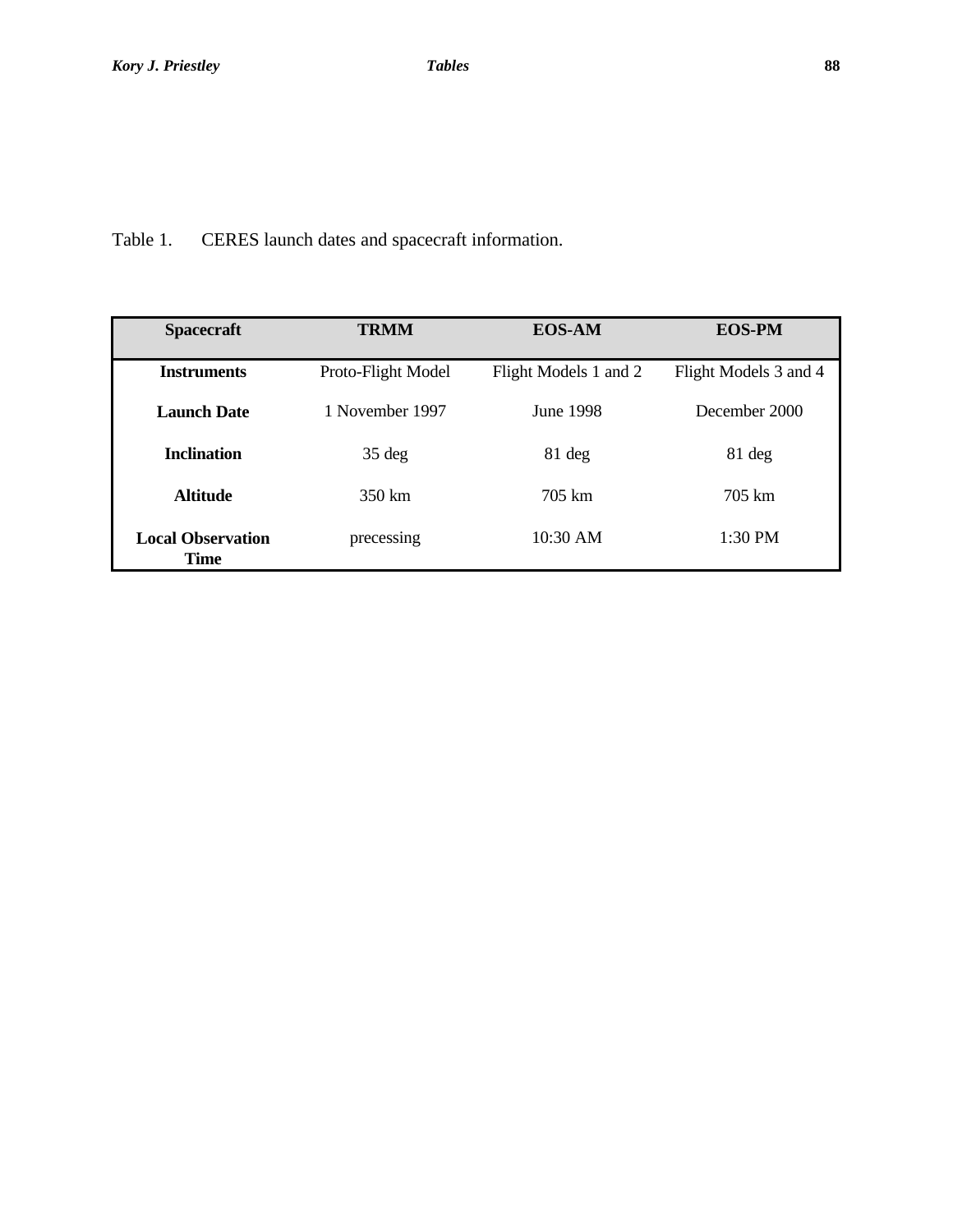Table 2. Spectral bands of interest for the study of Earth/atmosphere energetics.

| Passband      | <b>Scientific Perspective</b>                                        |  |
|---------------|----------------------------------------------------------------------|--|
| $(\mu m)$     |                                                                      |  |
| $0.3 - 0.4$   | Sensitive to changing $O_3$ abundances                               |  |
| $0.4 - 0.7$   | Drives biological systems; foliage amounts                           |  |
| $0.7 - 1.6$   | Sensitive to changing $H_2O$ abundances                              |  |
| $1.6 - 4.5$   | Near IR, Far Solar effects                                           |  |
| $4.5 - 8.0$   | 6.3 µm band of H <sub>2</sub> O; upper tropospheric H <sub>2</sub> O |  |
| $8.0 - 12.0$  | <b>CERES</b> channel                                                 |  |
| $12.0 - 17.0$ | Sensitive to changing $CO2$ abundances                               |  |
| $17.0 - 100$  | Sensitive to changing $H_2O$ abundances                              |  |
| $0.3 - 5.0$   | <b>CERES</b> channel                                                 |  |
| $0.3 - 100$   | <b>CERES</b> channel                                                 |  |
| $5.0 - 100$   | Continuity check for total - shortwave                               |  |
| $8.0 - 9.1$   | Surface emissivity                                                   |  |
| $9.1 - 10.2$  | Sensitive to changing $O_3$ abundances                               |  |
| $10.2 - 12.0$ | Sensitive to cirrus clouds                                           |  |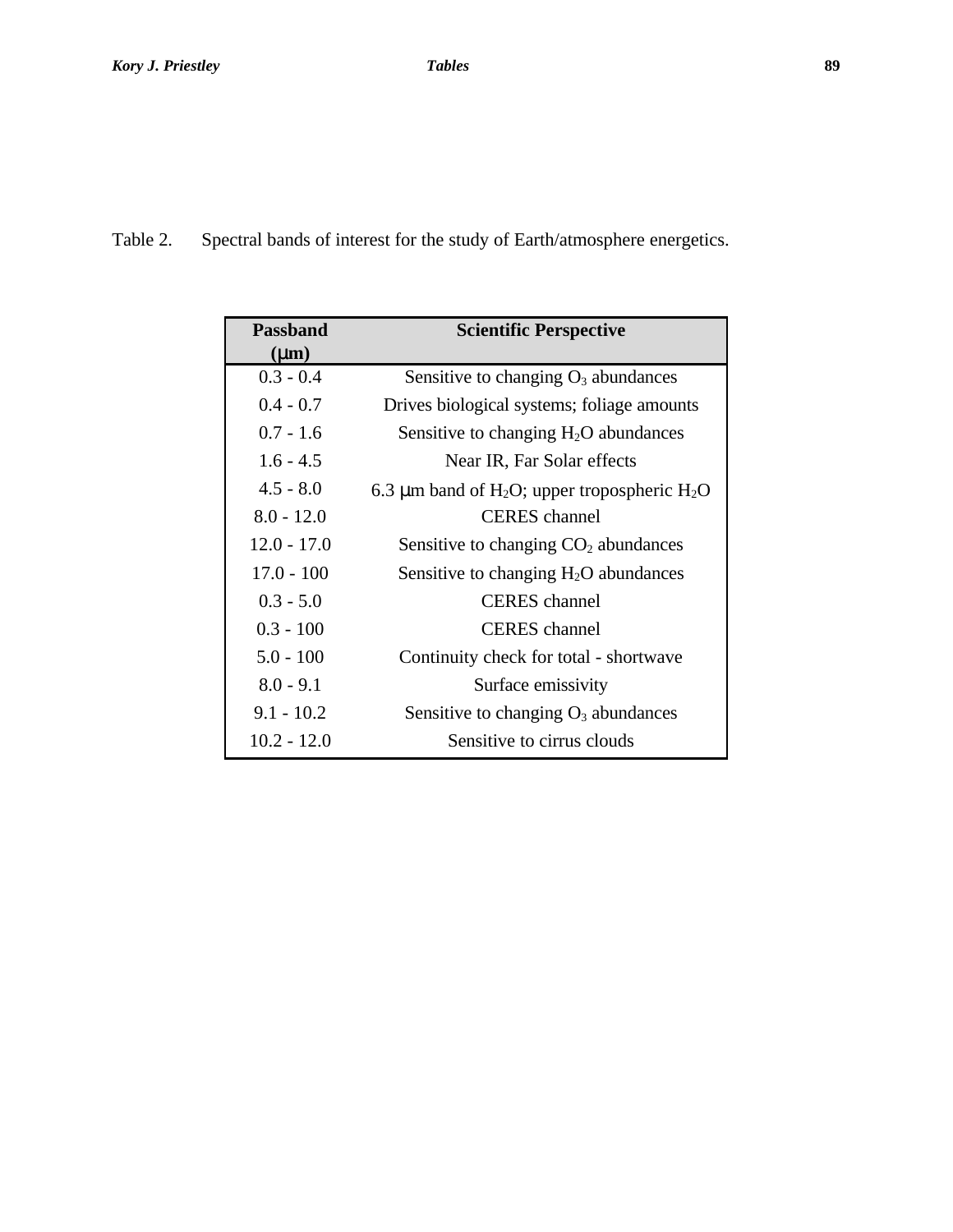| Table 3.<br>Nominal component values for the CERES PFM total channel pre-amplifier circuit. |  |  |
|---------------------------------------------------------------------------------------------|--|--|
|---------------------------------------------------------------------------------------------|--|--|

|                | <b>Component</b> Nominal Value | <b>Units</b> |
|----------------|--------------------------------|--------------|
| $R_1$          | 140.0                          | $k\Omega$    |
| $R_{2}$        | 140.0                          | $k\Omega$    |
| $R_3$          | 140.0                          | $k\Omega$    |
| R <sub>4</sub> | 140.0                          | $k\Omega$    |
| $R_5$          | 2.22                           | $k\Omega$    |
| $R_6$          | 10.0                           | $k\Omega$    |
| $R_7$          | 10.0                           | $k\Omega$    |
| $R_8$          | 10.0                           | $k\Omega$    |
| $R_9$          | 10.0                           | $k\Omega$    |
| $R_{10}$       | 10.0                           | $k\Omega$    |
| $R_{11}$       | 10.0                           | $k\Omega$    |
| $R_{12}$       | 2.843                          | $k\Omega$    |
| $R_{13}$       | 2.843                          | $k\Omega$    |
| $R_{14}$       | 500                            | $k\Omega$    |
| $R_{15}$       | 10.0                           | $k\Omega$    |
| $R_{16}$       | 10.0                           | $k\Omega$    |
| $C_1$          | 0.001                          | μf           |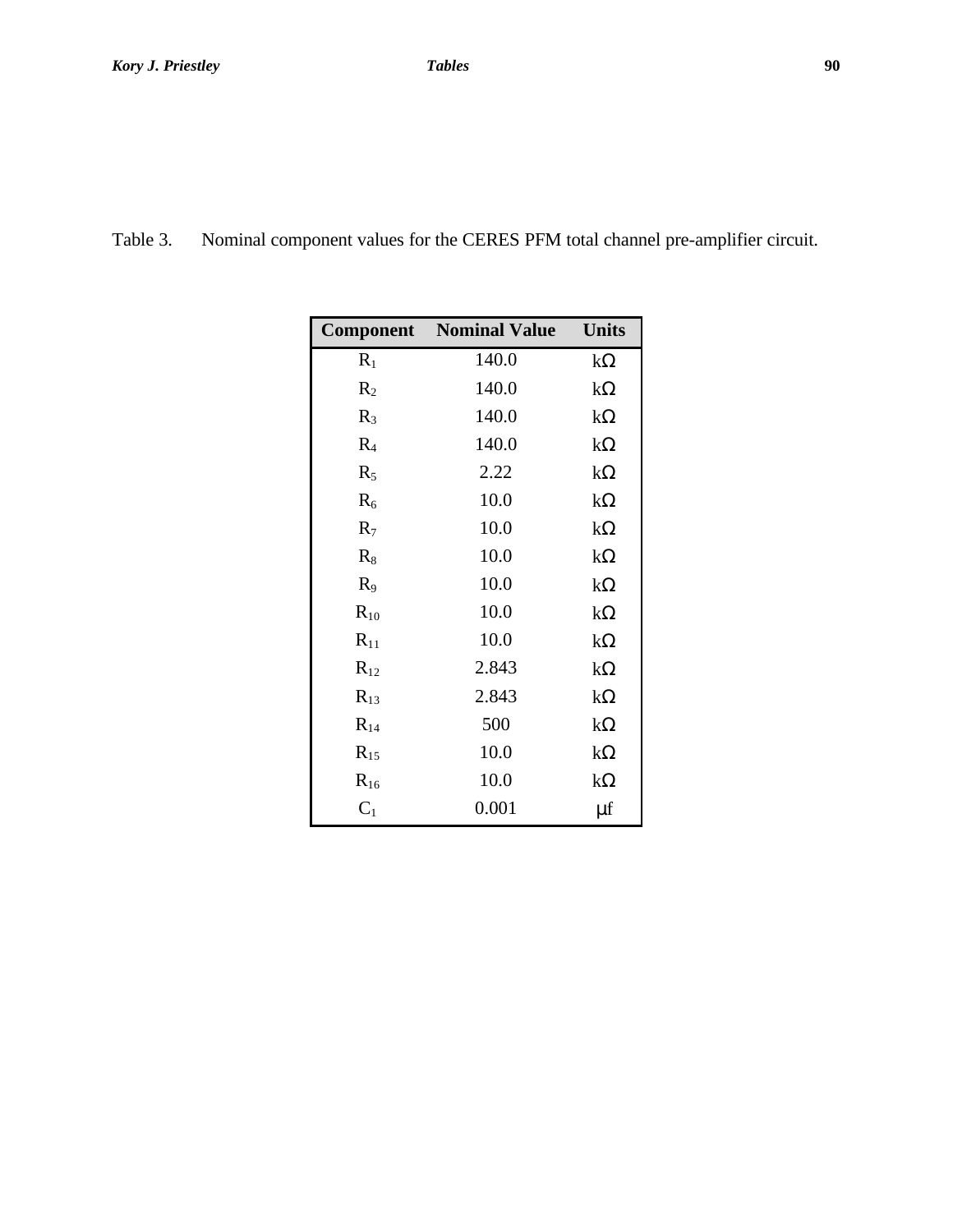| Table 4. | Nominal component values for the CERES PFM total channel Bessel filter circuit. |  |  |  |  |
|----------|---------------------------------------------------------------------------------|--|--|--|--|
|----------|---------------------------------------------------------------------------------|--|--|--|--|

| Component      | <b>Nominal Value</b> | <b>Units</b> |
|----------------|----------------------|--------------|
| $R_1$          | 20.0                 | $k\Omega$    |
| R <sub>2</sub> | 10.0                 | $k\Omega$    |
| $R_3$          | 20.0                 | $k\Omega$    |
| R <sub>4</sub> | 10.0                 | $k\Omega$    |
| $R_5$          | 108.43               | $k\Omega$    |
| $R_6$          | 100.02               | $k\Omega$    |
| $R_7$          | 1.29                 | $M\Omega$    |
| $R_8$          | 100.02               | $k\Omega$    |
| $R_9$          | 8.4074               | $k\Omega$    |
| $R_{10}$       | 156.9                | $k\Omega$    |
| $R_{11}$       | 89.219               | $k\Omega$    |
| $R_{12}$       | 206.83               | $k\Omega$    |
| $R_{13}$       | 89.219               | $k\Omega$    |
| $R_{14}$       | 67.680               | $k\Omega$    |
| $C_1$          | 0.05                 | μf           |
| $C_2$          | 0.05                 | μf           |
| $C_3$          | 0.05                 | μf           |
| $C_4$          | 0.05                 | μf           |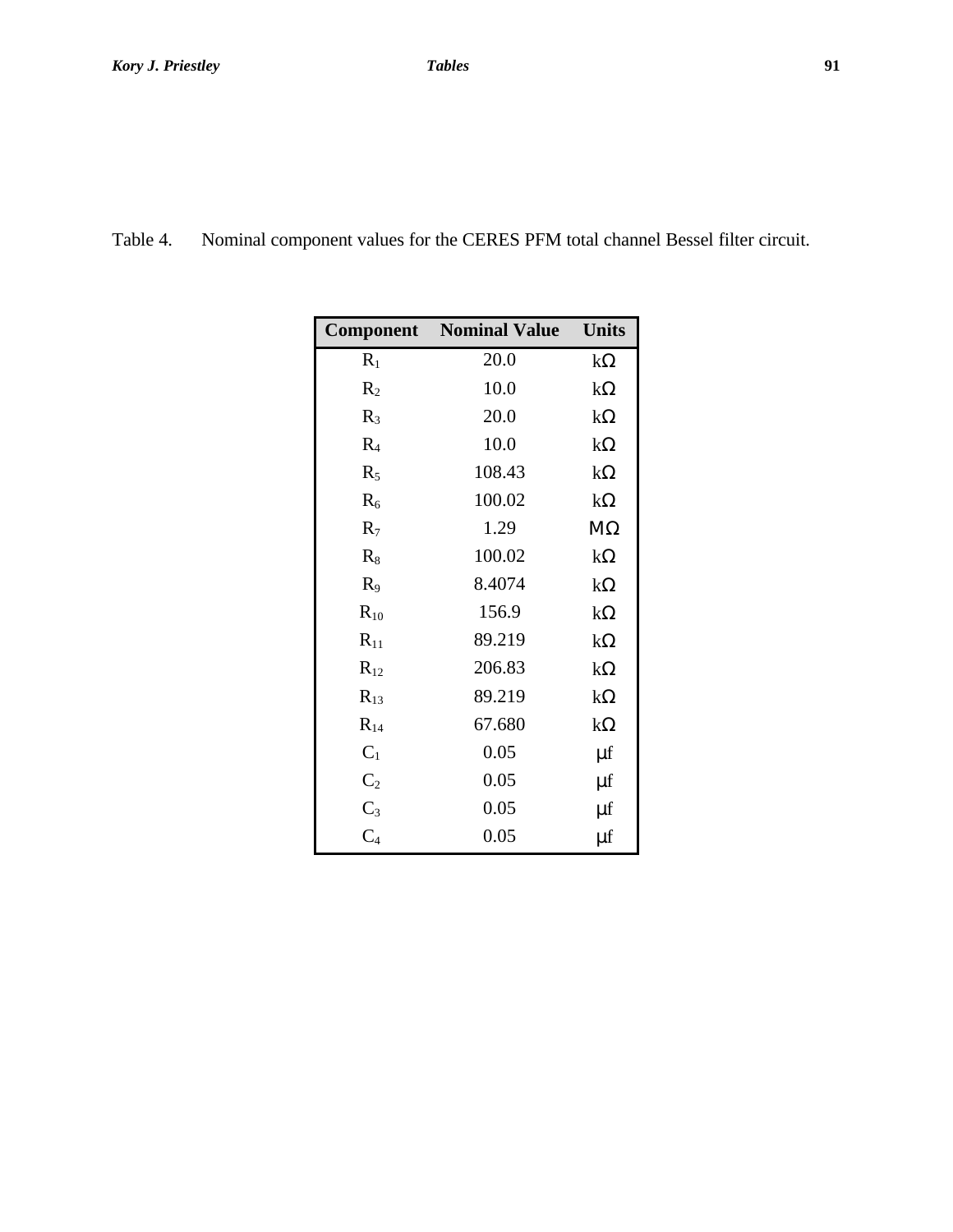Table 5. Nominal and modeled specifications for the detector module assembly.

| Layer              | <b>Thermal</b><br>Conductivity | Volumetric<br><b>Mass</b> | <b>Specific</b><br><b>Heat</b> | <b>Nominal</b><br><b>Thickness</b> | <b>Modeled</b><br><b>Thickness</b> |
|--------------------|--------------------------------|---------------------------|--------------------------------|------------------------------------|------------------------------------|
|                    | W/mK                           | kg/m <sup>3</sup>         | J/kgK                          | $\mu$ m                            | $\mu$ m                            |
| Absorber           | 0.209                          | 1400                      | 668.8                          | 10.6                               | 10.0                               |
| Epoxy/Varnish      | 0.1                            | 1150                      | 1000.0                         | 7.5                                | 4.90                               |
| <b>Gold Pads</b>   | 292.9                          | 19320                     | 129.6                          | 0.5                                | 0.5                                |
| <b>Thermistor</b>  | 8.36                           | 5000                      | 752.4                          | 15.0                               | 15.0                               |
| <b>Upper Epoxy</b> | 0.1254                         | 1200                      | 1045.0                         | 1.0                                | 0.75                               |
| Kapton             | 0.1200                         | 1420                      | 1091.0                         | 7.62                               | 7.62                               |
| Lower Epoxy        | 0.1254                         | 1200                      | 1045.0                         | 1.0                                | 0.25                               |
| Aluminum           | 237.0                          | 2700                      | 903.0                          | 3668.0                             | 3668                               |
| Indium             | 80.84                          | 11480                     | 240.3                          | 2.54                               | 2.54                               |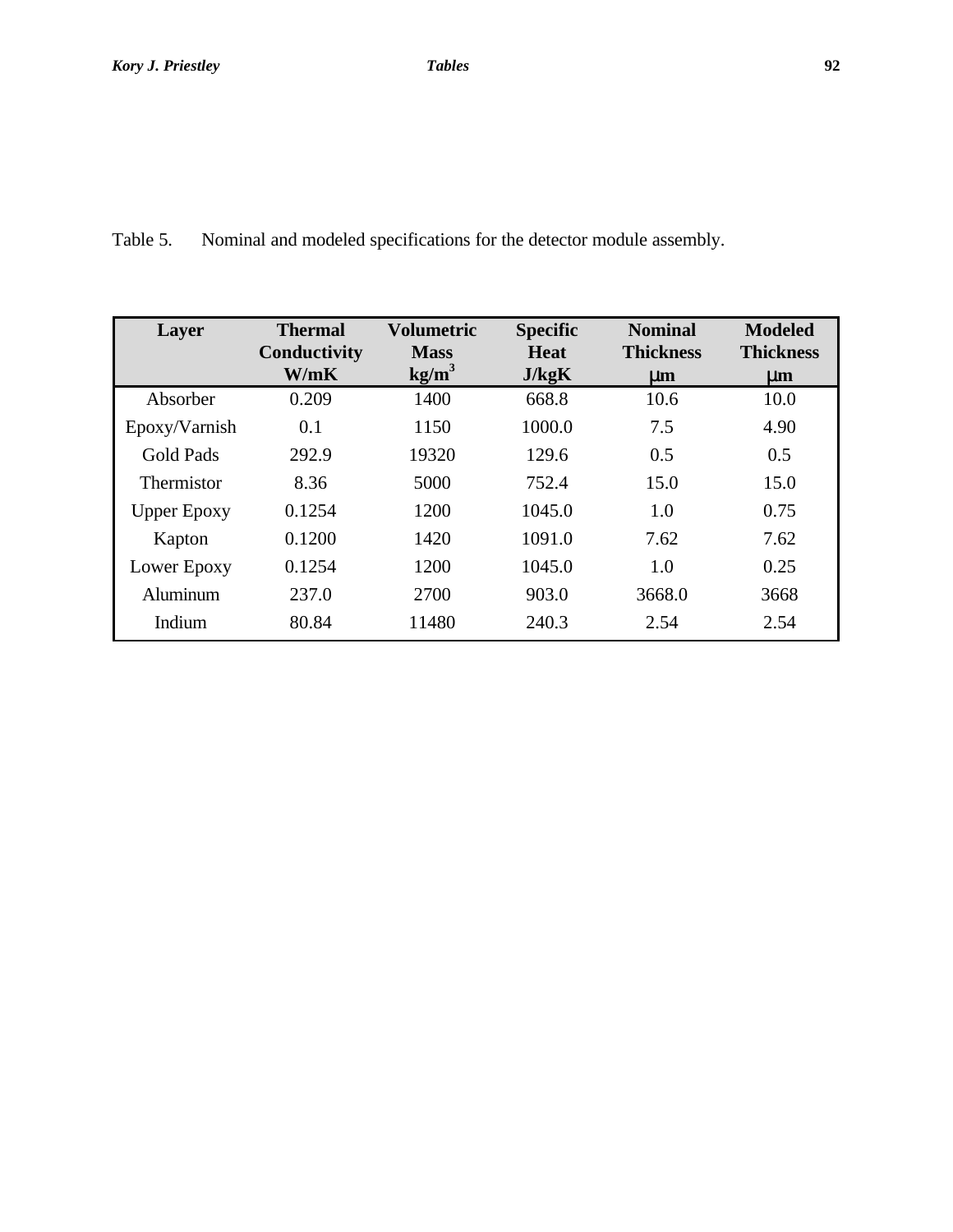Table 6. Predicted time constant and responsivity sensitivities,  $\partial A/\partial B$ , where A equals either time constant,  $\tau$ , or Responsivity, R, and B equals layer thickness,  $\delta$ , of the CERES detector module assembly.

| <b>Detector</b><br>Layer | <b>Predicted</b><br><b>Time Constant</b><br>Sensitivity,<br>$\partial \tau$<br>$\partial \delta$<br>$(m\text{s}/\mu\text{m})$ | <b>Predicted</b><br><b>Responsivity</b><br>Sensitivity,<br>$\partial R$<br>$\partial \delta$<br>$(V/W/\mu m)$ |
|--------------------------|-------------------------------------------------------------------------------------------------------------------------------|---------------------------------------------------------------------------------------------------------------|
| <b>Absorber</b>          | 0.24                                                                                                                          | 0.01                                                                                                          |
| Epoxy/Varnish            | 0.35                                                                                                                          | 0.04                                                                                                          |
| <b>Thermistor</b>        | 0.39                                                                                                                          | 0.13                                                                                                          |
| <b>Upper Epoxy</b>       | 1.35                                                                                                                          | 7.35                                                                                                          |
| <b>Kapton</b>            | 1.43                                                                                                                          | 10.87                                                                                                         |
| <b>Bottom Epoxy</b>      | 1.37                                                                                                                          | 10.38                                                                                                         |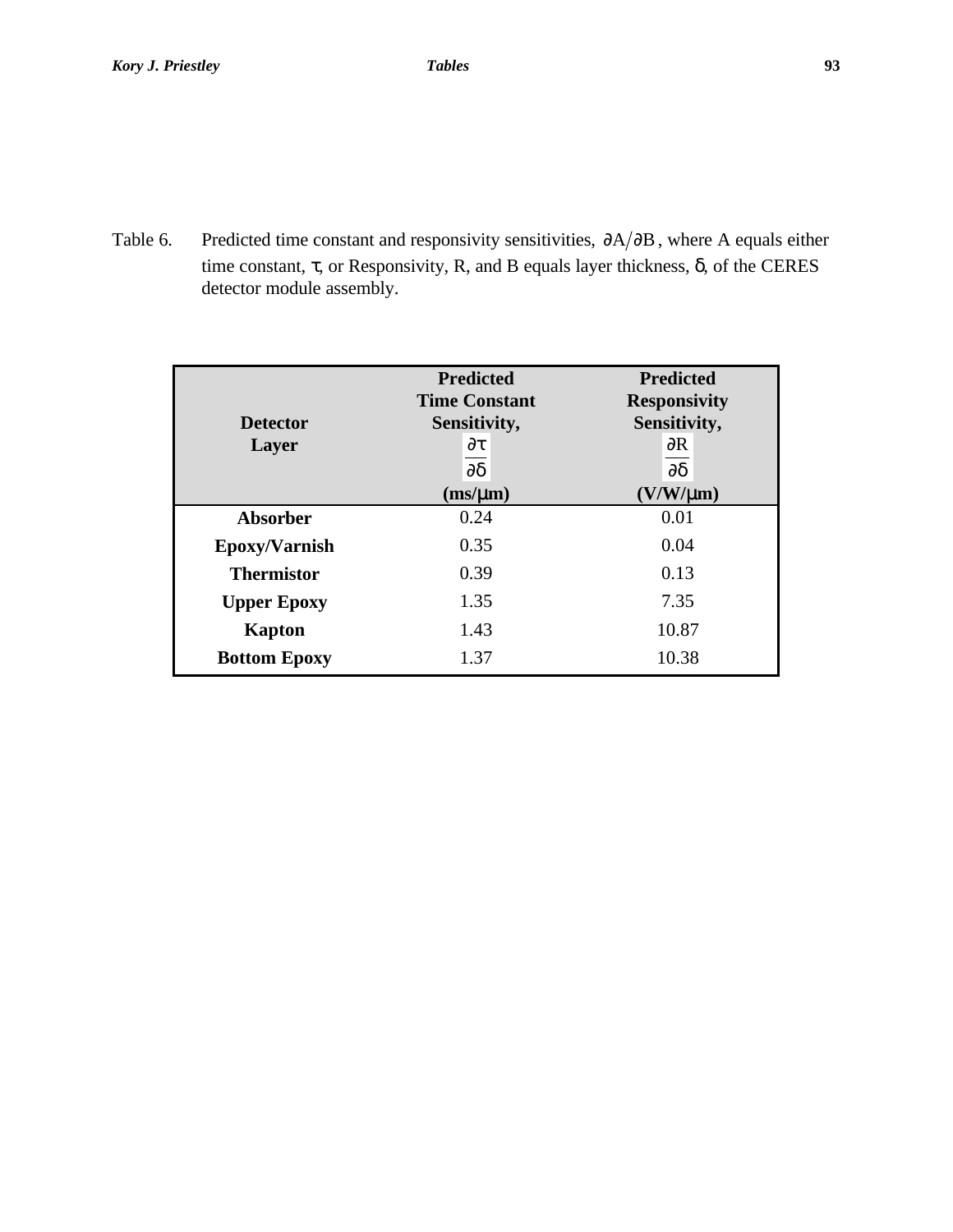Table 7. Narrow Field Black body (NFBB) temperatures, unfiltered and filtered radiances from the CERES ground calibration.

| <b>NFBB</b> Temperature<br>K | <b>Unfiltered Radiances</b><br>W/m <sup>2</sup> sr | <b>Filtered Radiances</b><br>W/m <sup>2</sup> sr |
|------------------------------|----------------------------------------------------|--------------------------------------------------|
| 206.40                       | 32.864                                             | 28.314                                           |
| 216.03                       | 39.443                                             | 34.027                                           |
| 230.37                       | 51.007                                             | 44.082                                           |
| 246.06                       | 66.385                                             | 57.476                                           |
| 253.04                       | 74.243                                             | 64.329                                           |
| 264.98                       | 89.277                                             | 77.452                                           |
| 278.04                       | 108.221                                            | 94.009                                           |
| 284.86                       | 119.236                                            | 103.646                                          |
| 290.74                       | 129.391                                            | 112.536                                          |
| 297.61                       | 142.063                                            | 123.637                                          |
| 304.95                       | 156.609                                            | 136.388                                          |
| 311.84                       | 171.255                                            | 149.236                                          |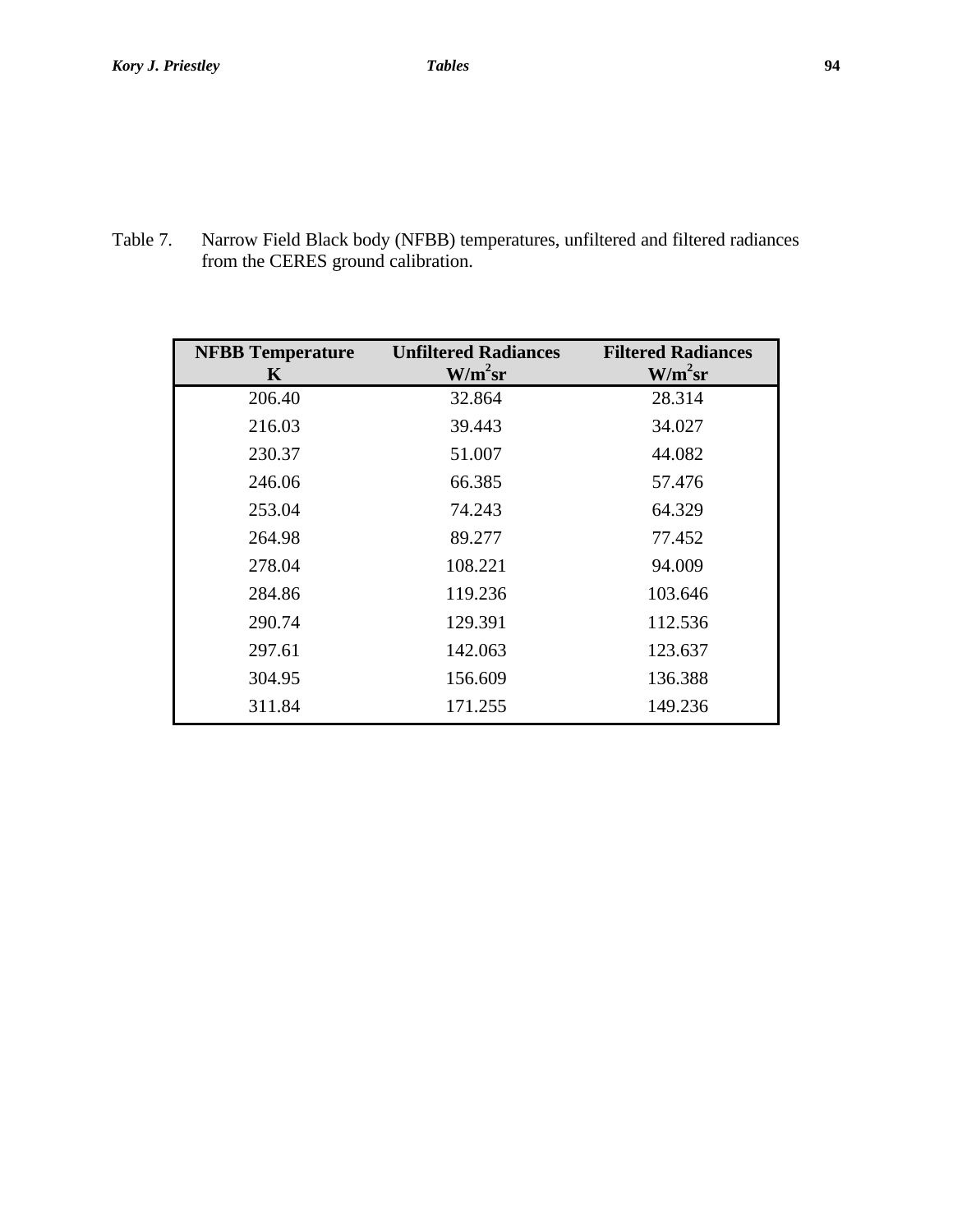Table 8. Comparison of gains determined during the CERES ground calibration to the predicted values determined with the end-to-end model.

| <b>Gain Term</b> | <b>CERES</b>       | <b>Numerical</b>  | <b>Percent</b>    | units              |
|------------------|--------------------|-------------------|-------------------|--------------------|
|                  | Ground             | <b>Simulation</b> | <b>Difference</b> |                    |
|                  | <b>Calibration</b> |                   |                   |                    |
| $A_V$            | 0.1499             | 0.1464            | 2.33              | $Wm-2sr-1/count$   |
| $A_{S}$          |                    | 0.1464            |                   | $Wm-2sr-1/count$   |
| $A_{H}$          |                    | 1.6174            |                   | $Wm^{-2}sr^{-1}/K$ |
| $A_B$            |                    | 0.0               |                   | $Wm^{-2}sr^{-1}/V$ |
| $A_D$            |                    | 0.0               |                   | $Wm^{-2}sr^{-1}/V$ |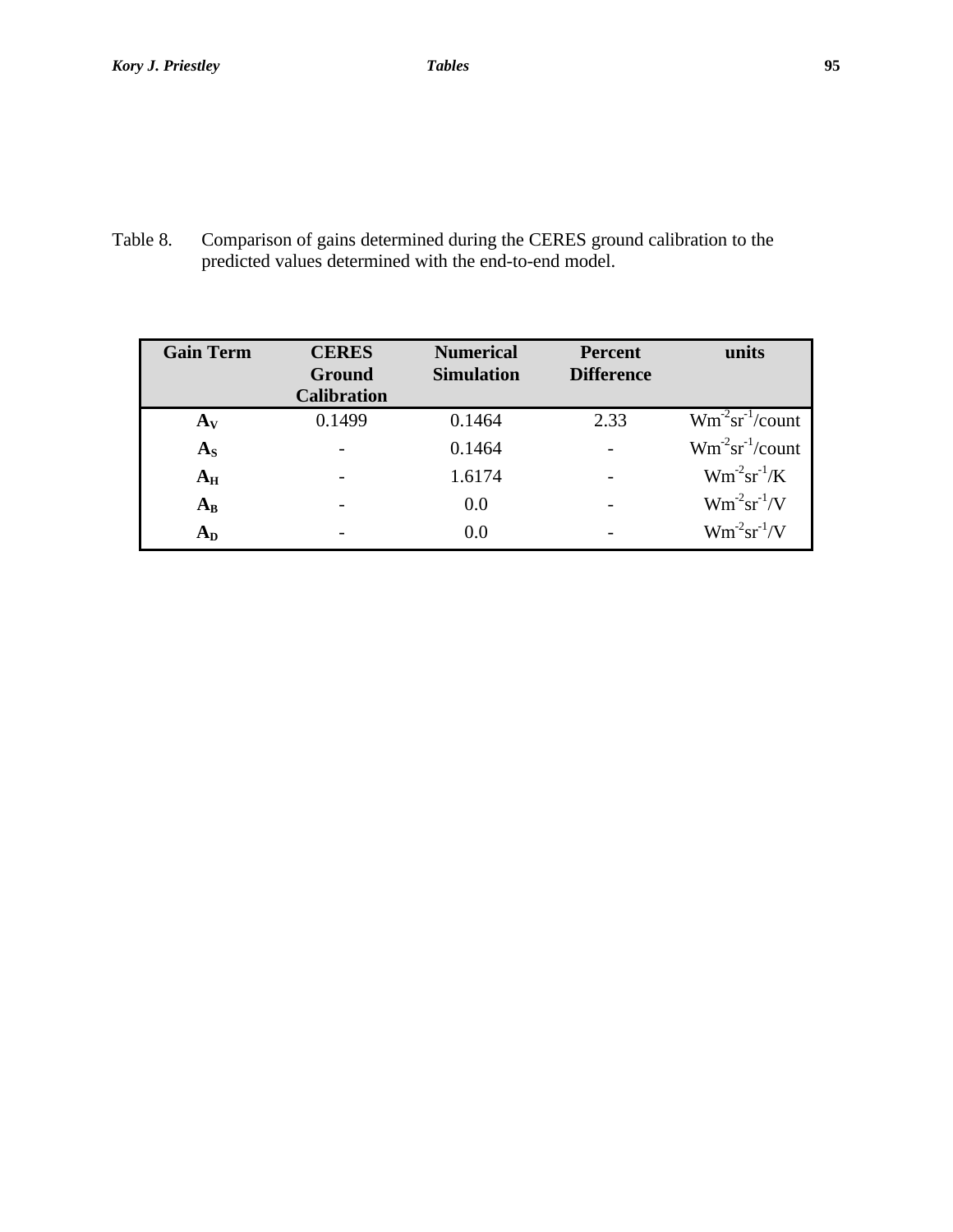Table 9. Slow-mode numerical algorithm coefficient values in Eqs. 5.14 and 5.15 determined using the model.

| <b>Coefficient</b> | <b>Value</b>            | <b>Units</b>             |
|--------------------|-------------------------|--------------------------|
| $C_1$              | 0.99                    |                          |
| C <sub>2</sub>     | 0.01                    |                          |
| $C_3$              | 0.00726                 |                          |
| $\tau_1$           | 8.5                     | ms                       |
| $\tau_2$           | 43                      | ms                       |
| $\tau_3$           | 310                     | ms                       |
| $\mathbf{p}_0$     | 0.9968                  | $\overline{\phantom{0}}$ |
| $\mathbf{p}_1$     | $2.3563 \times 10^{-5}$ |                          |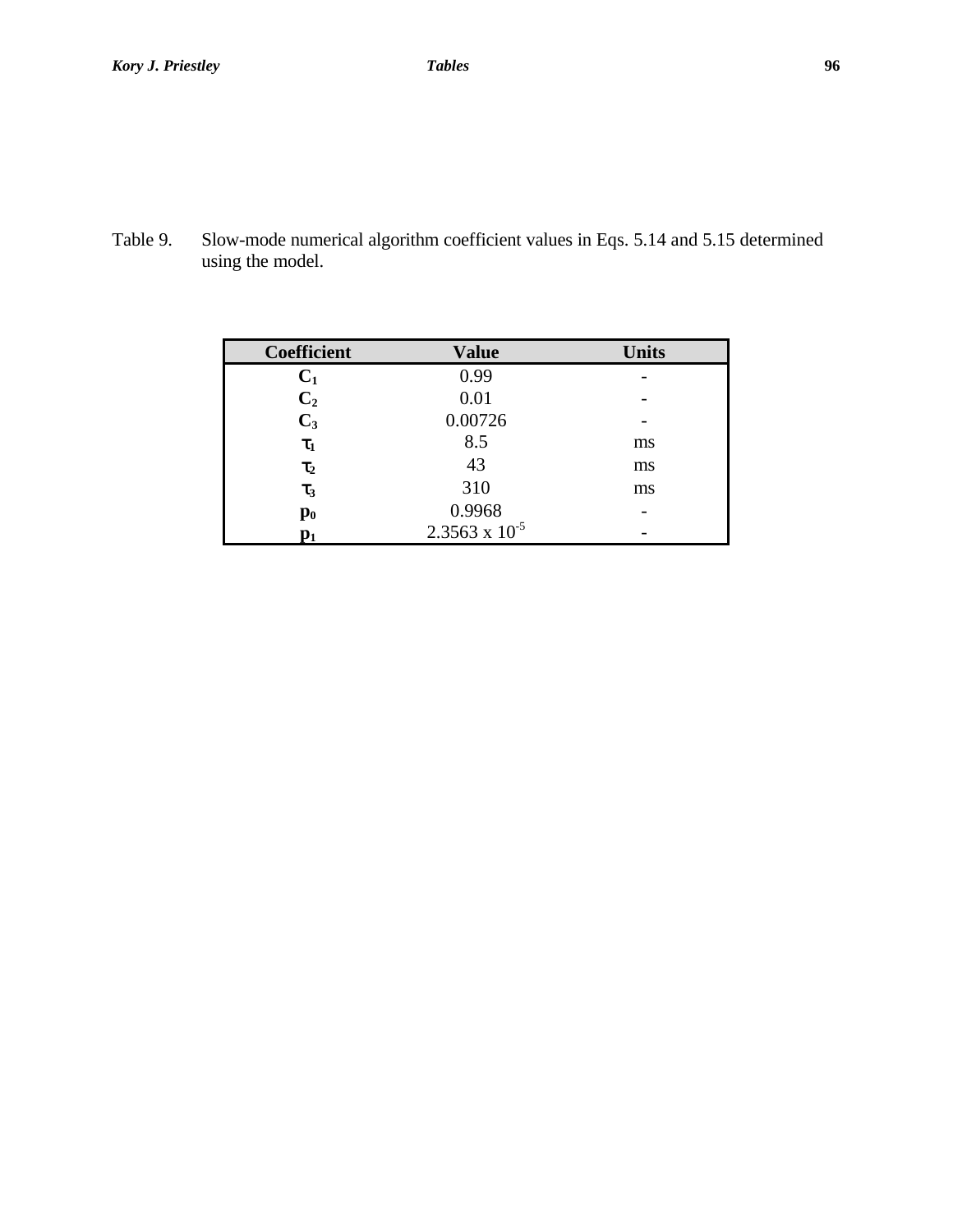Table 10. Results of a study where the thermal impedance between the compensating thermistor and aluminum substrate was varied.

| <b>Epoxy thickness</b> | <b>Responsivity</b> | <b>Time Constant</b> |
|------------------------|---------------------|----------------------|
| $\mathbf{µm}$          | V/W                 | ms                   |
| 0.25                   | 63.97               | 9.27                 |
| 0.75                   | 62.34               | 8.97                 |
| 1                      | 61.54               | 8.82                 |
| 1.25                   | 60.76               | 8.68                 |
| 1.5                    | 59.99               | 8.54                 |
| 1.75                   | 55.70               | 8.40                 |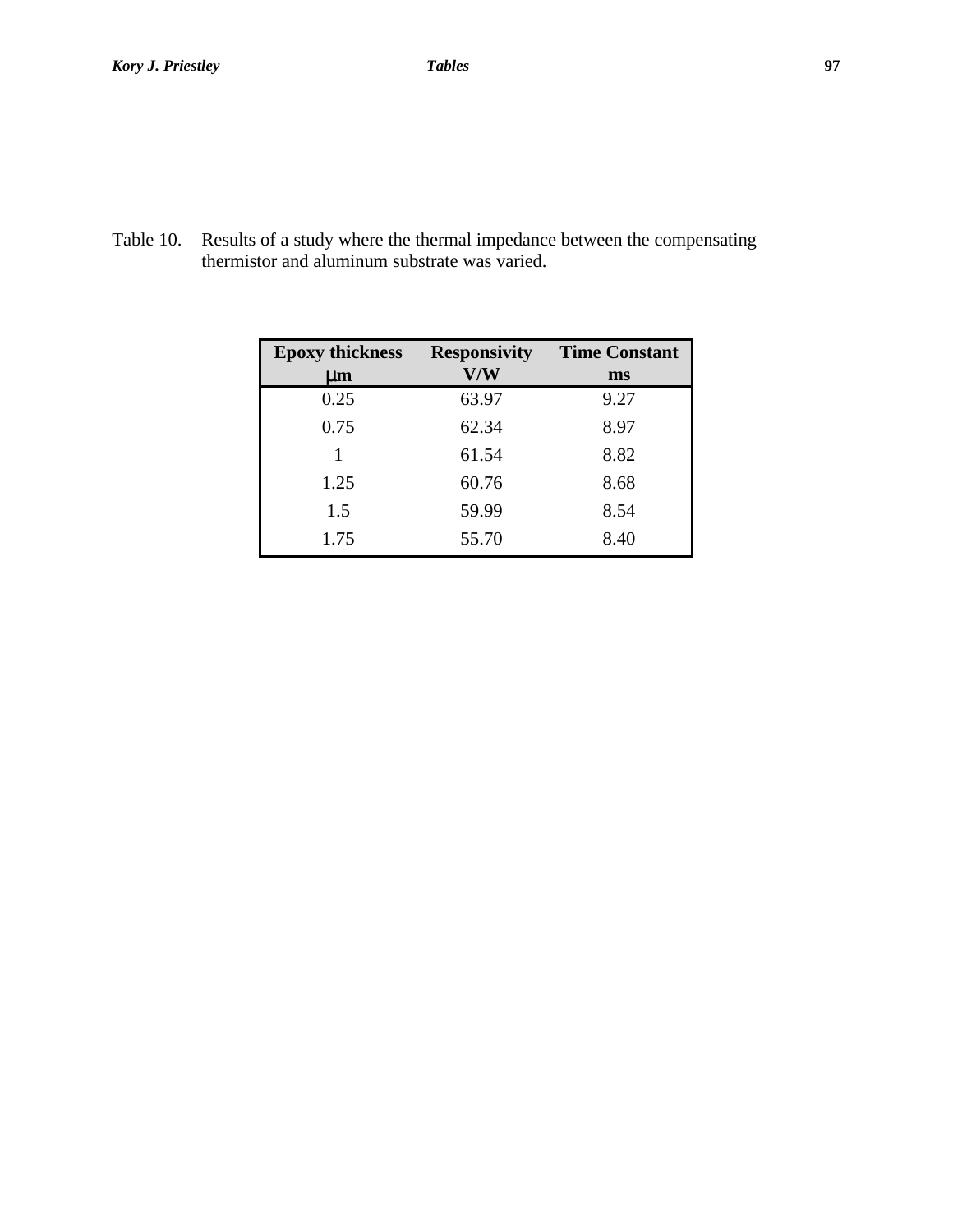Table 11. Overall number of footprints sorted by cloud categories for two weightings of the point spread function. Row and Column values correspond to the point spread function weightings displayed in Figures 5.33(a) and (b), respectively.

|                             | - - - -<br>$\mathbf{v}$ |       |                  |                  |          |       |
|-----------------------------|-------------------------|-------|------------------|------------------|----------|-------|
|                             | categories              | clear | partly<br>cloudy | mostly<br>cloudy | overcast | total |
|                             | clear                   | 5480  | 121              | $\theta$         |          | 5602  |
|                             | partly cloudy           | 4862  | 3066             | 907              | 419      | 9254  |
| $16$ -by- $16 \text{ bins}$ | mostly cloudy           | 326   | 1444             | 1809             | 4982     | 8561  |
|                             | overcast                | 275   | 9                | 74               | 8269     | 8627  |
|                             | total                   | 10943 | 4640             | 2790             | 13671    | 32044 |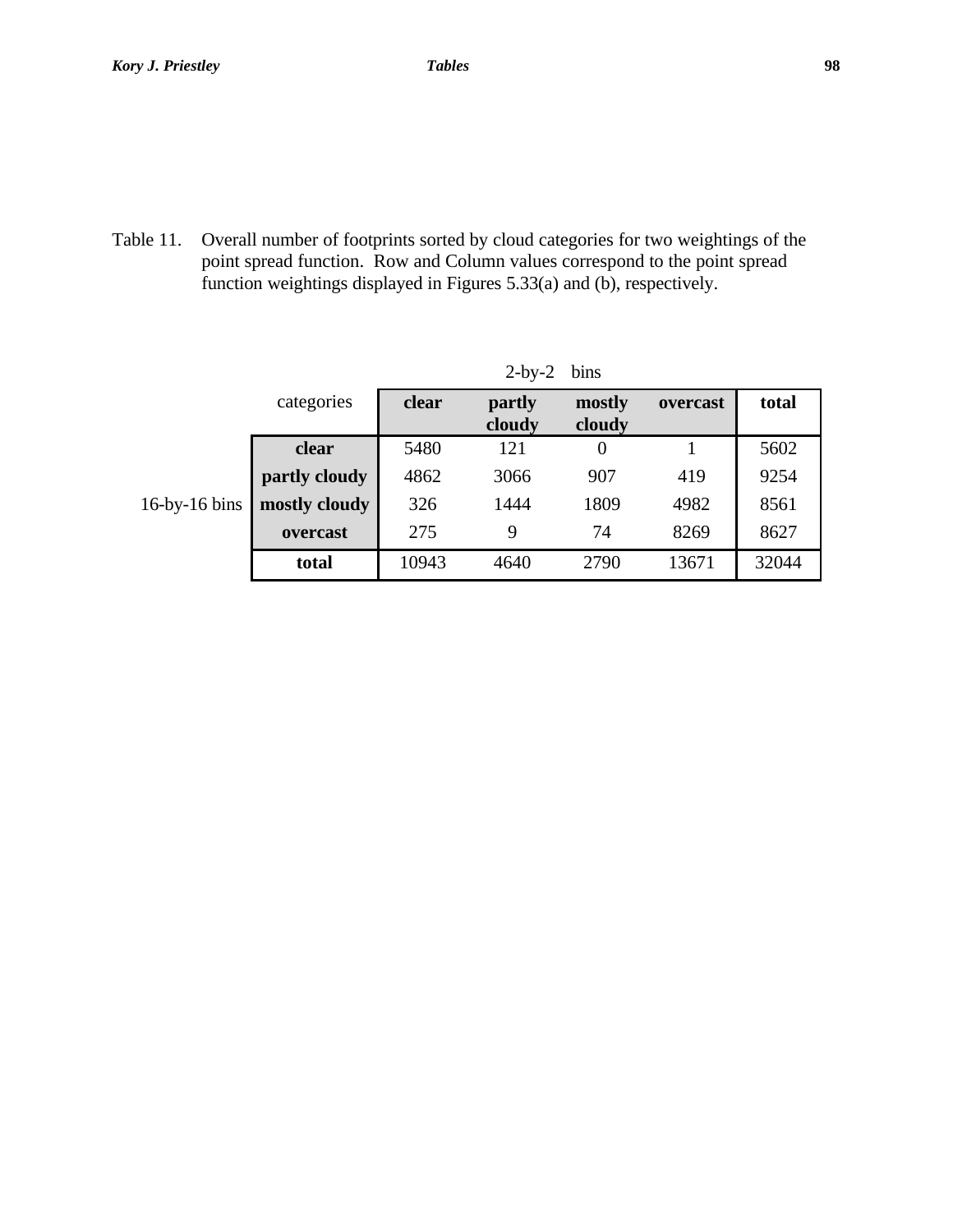Table 12. Overall number of footprints sorted by surface type for two weightings of the point spread function. Row and Column values correspond to the point spread function weightings displayed in Figures 5.33(a) and (b), respectively.

|                             | categories  | ocean          | land | <b>snow</b>    | desert | coast | total |  |
|-----------------------------|-------------|----------------|------|----------------|--------|-------|-------|--|
|                             | ocean       | 23250          | 12   | $\overline{0}$ | 0      | 19    | 23281 |  |
|                             | land        | 4              | 7229 | 14             | 0      | 13    | 7260  |  |
| $16$ -by- $16 \text{ bins}$ | <b>snow</b> | $\overline{2}$ | 20   | 734            | 0      | 4     | 760   |  |
|                             | desert      | $\overline{0}$ | 0    | $\overline{0}$ | 22     | 0     | 22    |  |
|                             | coast       | 301            | 260  | 9              | 0      | 151   | 721   |  |
|                             | total       | 23559          | 7521 | 757            | 22     | 187   | 32044 |  |
|                             |             |                |      |                |        |       |       |  |

2-by-2 bins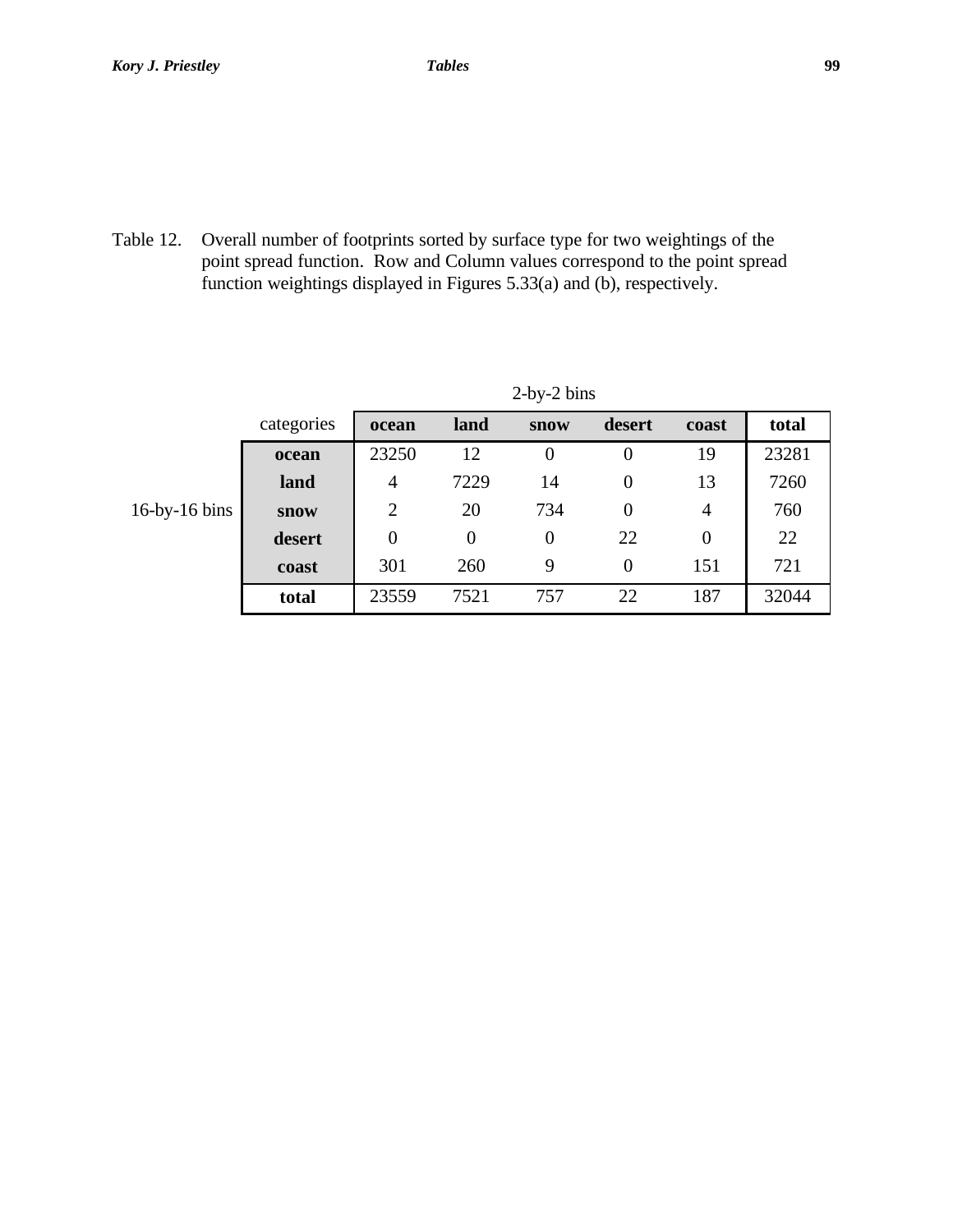Table 13. Comparison of the recovered **shortwave** TOA flux (Wm<sup>-2</sup>) for the two point spread function weightings displayed in Figure 5.33. The statistical mean difference in Wm-2 (2-by-2 minus 16-by-16), standard deviation of the differences (std), and number of footprints (count) used in the comparison are presented.

|                             | categories    | clear          | partly<br>cloudy | mostly<br>cloudy | overcast         |       |
|-----------------------------|---------------|----------------|------------------|------------------|------------------|-------|
|                             | clear         | $-0.05$        | 6.49             | 0.00             | 0.00             | mean  |
|                             |               | 3.20           | 15.84            | 0.00             | 0.00             | std   |
|                             |               | 4447           | 92               | $\theta$         | $\boldsymbol{0}$ | count |
|                             | partly cloudy | $-11.13$       | $-0.22$          | 12.08            | 20.05            | mean  |
|                             |               | 18.11          | 3.47             | 16.29            | 26.96            | std   |
| $16$ -by- $16 \text{ bins}$ |               | 3124           | 2010             | 565              | 254              | count |
|                             | mostly cloudy | $-34.11$       | $-12.51$         | $-0.04$          | 9.63             | mean  |
|                             |               | 49.95          | 27.51            | 1.21             | 17.15            | std   |
|                             |               | 211            | 992              | 1280             | 3410             | count |
|                             | overcast      | $-6.20$        | $-68.48$         | $-20.26$         | 0.00             | mean  |
|                             |               | 20.88          | 64.3             | 22.25            | 0.08             | std   |
|                             |               | $\overline{4}$ | 6                | 54               | 5912             | count |

 $2-hv^2$  bins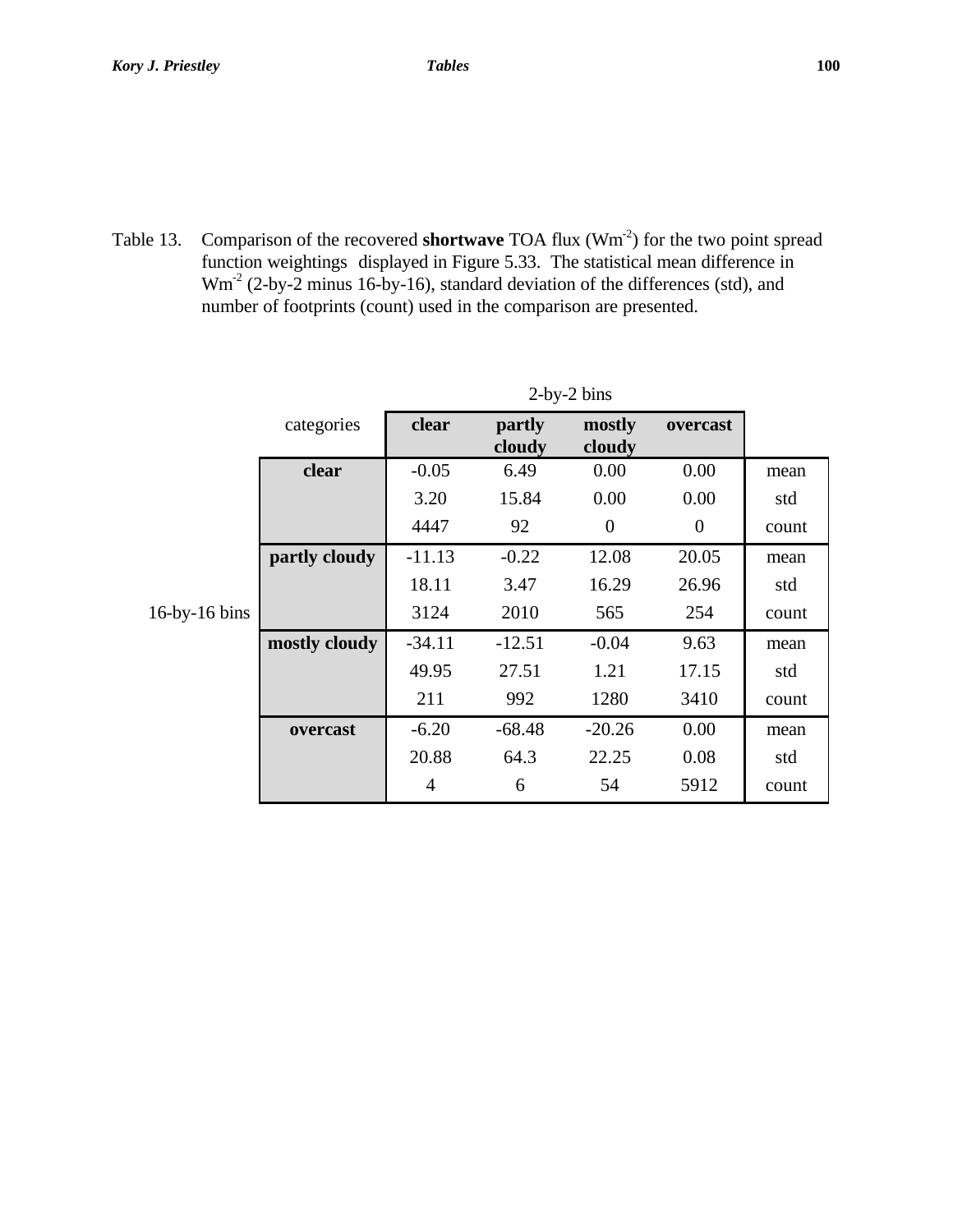Table 14. Comparison of the recovered **longwave** TOA flux (Wm<sup>-2</sup>)for the two point spread function weightings displayed in Figure 5.33. The statistical mean difference in Wm<sup>-2</sup> (2-by-2 minus16-by-16), standard deviation of the differences (std), and number of footprints (count) used in the comparison are presented.

|                             | cloudiness    | clear   | partly<br>cloudy | mostly<br>cloudy | overcast |       |
|-----------------------------|---------------|---------|------------------|------------------|----------|-------|
|                             | clear         | 0.00    | 0.23             | 0.00             | $-3.09$  | mean  |
|                             |               | .31     | 0.63             | 0.00             | 0.00     | Std   |
|                             |               | 5480    | 121              | $\overline{0}$   | 1        | count |
|                             | partly cloudy | $-0.28$ | $-0.01$          | 0.15             | $-0.27$  | mean  |
| $16$ -by- $16 \text{ bins}$ |               | 0.78    | 0.16             | 1.00             | 1.25     | std   |
|                             |               | 4862    | 3066             | 907              | 419      | count |
|                             | mostly cloudy | $-0.25$ | 0.26             | 0.00             | $-0.43$  | mean  |
|                             |               | 1.55    | 1.13             | 0.04             | 0.50     | std   |
|                             |               | 326     | 1444             | 1809             | 4982     | count |
|                             | overcast      | $-0.70$ | 0.83             | 0.51             | 0.00     | mean  |
|                             |               | 4.60    | 1.02             | 0.56             | 0.01     | std   |
|                             |               | 275     | 9                | 74               | 8269     | count |